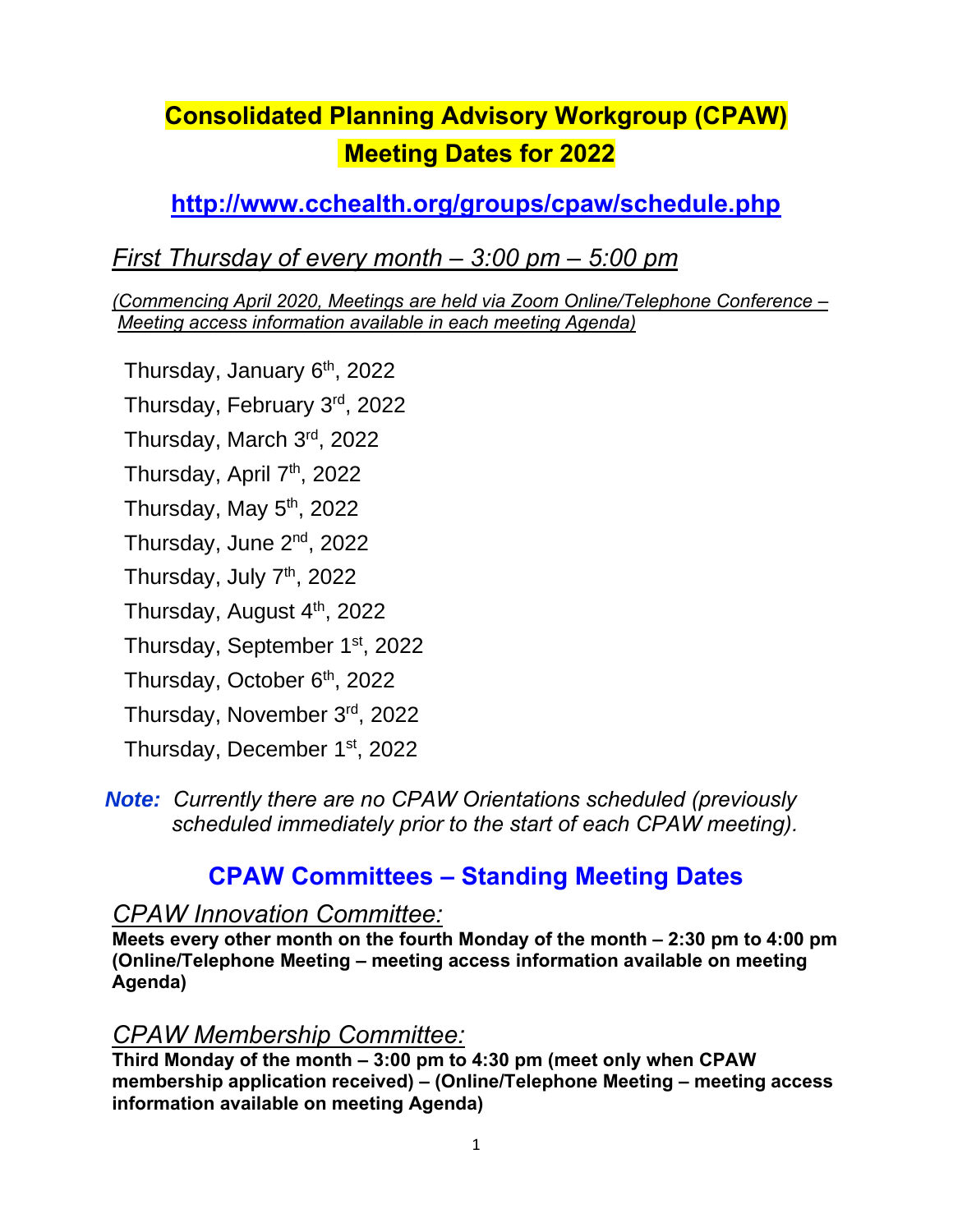### *CPAW Steering Committee*:

**Third Thursday of the month – 11:00 am to 12:00 pm (Online/Telephone Meeting – meeting access information available on meeting Agenda)**

#### *CPAW System of Care Committee:*

**Meets every other month on the second Wednesday of the month from 10:00 am to 11:30 am (Online/Telephone Meeting – meeting access information available on meeting Agenda)**

# **Stakeholder Meetings**

#### *Adult Committee:*

**Currently no meetings. Future meeting dates will be announced.** 

#### *Aging and Older Adult Committee:*

**Fourth Wednesday of the month – 2:00 pm to 3:30 pm (Online/Telephone Meeting – meeting access information available on meeting Agenda)** 

#### *AOD Advisory Board:*

**Fourth Wednesday of the month – 4:00 pm to 6:15 pm (Online/Telephone Meeting – meeting access information available on meeting Agenda)** 

#### *Behavioral Health Care Partnership (BHCP):*

**Third Tuesday of the month - 1:30 pm to 3:00 pm (Online/Telephone Meeting – meeting access information available on meeting Agenda)**

#### *Children's, Teens, and Young Adults Committee:*

**Currently no meetings. Future meeting dates to be announced.** 

*Council on Homelessness*: **First Thursday of the month – 1:00 pm to 3:00 pm (Online/Telephone Meeting – meeting access information available on meeting Agenda).** 

#### *Mental Health Commission:*

**First Wednesday of the month - 4:30 pm to 6:30 pm (Online/Telephone Meeting – meeting access information available on meeting Agenda)**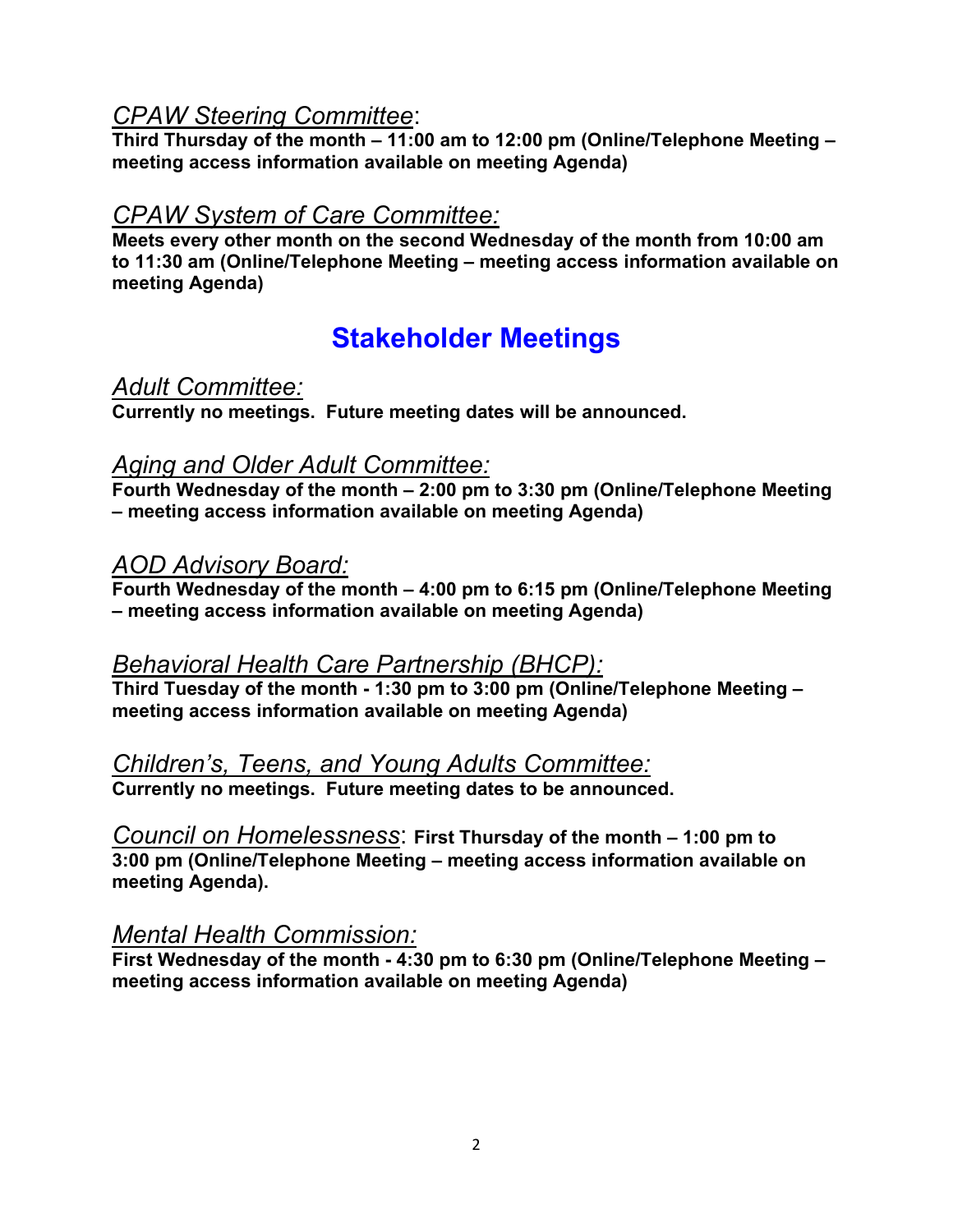#### *Mental Health Commission – Quality of Care Committee:*

**Third Thursday of the month - 3:30 pm to 5:00 pm (Online/Telephone Meeting – meeting access information available on meeting Agenda)**

#### *Reducing Health Disparities:*

**Meets every other month on the first Monday of the month - 3:00 pm to 4:30 pm (Online/Telephone Meeting – meeting access information available on meeting Agenda)**

#### *Social Inclusion Committee:*

**Second Thursday of the month – 1:30 pm to 3:30 pm (Online/Telephone Meeting – meeting access information available on meeting Agenda)**

#### *Suicide Prevention:*

**Fourth Friday of the month – 9:00 am to 10:30 am. The Suicide Prevention Youth Subcommittee meeting dates to be announced. (Online/Telephone Meeting – meeting access information available on meeting Agenda)**

*\*\*Please note the meeting dates and times listed above are the regularly scheduled meeting dates and times. The meeting dates/times are subject to change. Any changes in the date or time of a meeting will be contained in the meeting Agenda. For additional information, please refer to the attached Email Contact List for the various committee meetings.* 

*\*\*If you would like to be notified of meetings or have any questions, please email us at [MHSA@cchealth.org](mailto:MHSA@cchealth.org) or contact the Mental Health Services Act (MHSA) Office at (925) 313-9525.*

*June 2022*